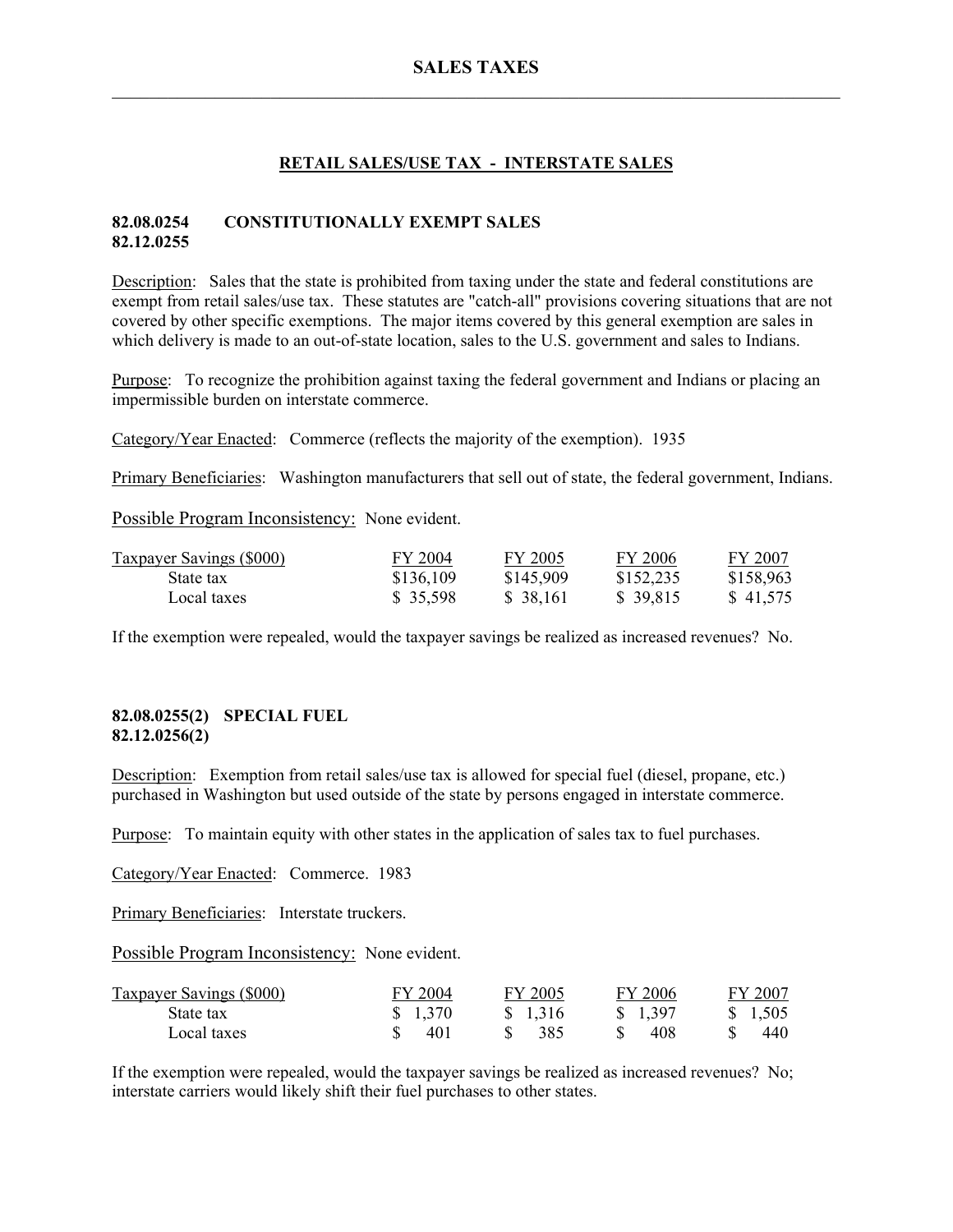# **82.08.0261 ITEMS USED IN INTERSTATE COMMERCE**

Description: Exemption from retail sales tax is provided for tangible personal property, other than airplanes, locomotives, railroad cars and watercraft, that is used by the purchaser in connection with operation as a private or common carrier by air, rail or water in interstate or foreign commerce. Examples include linens, bedding, chairs, tableware and similar items purchased in Washington for use in other states. Any actual use of the item within this state is subject to use tax.

Purpose: To encourage purchases of these items in Washington.

Category/Year Enacted: Commerce. 1935

Primary Beneficiaries: Manufacturers and vendors of supplies and repair parts used in commerce.

Possible Program Inconsistency: None evident.

| <b>Taxpayer Savings (\$000)</b> | 7004 | 'Y 2005 - |    | 2006 | FY 200 |
|---------------------------------|------|-----------|----|------|--------|
| State tax                       | 109  |           |    | 122  |        |
| Local taxes                     | 20.  |           | S. |      |        |

If the exemption were repealed, would the taxpayer savings be realized as increased revenues? Unlikely.

# **82.08.0262 INTERSTATE TRANSPORTATION EQUIPMENT**

Description: Sales of airplanes, locomotives, railroad cars, watercraft and their component parts are exempt from retail sales tax, if the items are used in interstate or foreign commerce or in commercial deep-sea fishing outside of Washington waters. Also exempt are charges made for repairing, cleaning, altering and improving this equipment for motor carriers with permits issued by the federal Department of Transportation (formerly the Interstate Commerce Commission).

Purpose: To increase the competitive position of Washington manufacturers relative to out-of-state competitors and to encourage sale and delivery of these products in this state. The exemption recognizes that firms engaged in interstate transportation could take delivery of such equipment outside of the state and thereby avoid retail sales tax with minimal cost.

Category/Year Enacted: Commerce. 1949

Primary Beneficiaries: Interstate carriers of passengers and freight and the Washington firms that manufacture and service these items.

Possible Program Inconsistency: None evident.

| <b>Taxpayer Savings (\$000)</b> | FY 2004  | FY 2005  | FY 2006  | FY 2007  |
|---------------------------------|----------|----------|----------|----------|
| State tax                       | \$69,057 | \$74,030 | \$77,239 | \$80,653 |
| Local taxes                     | \$20,186 | \$21,639 | \$22,578 | \$23,575 |

If the exemption were repealed, would the taxpayer savings be realized as increased revenues? Unlikely.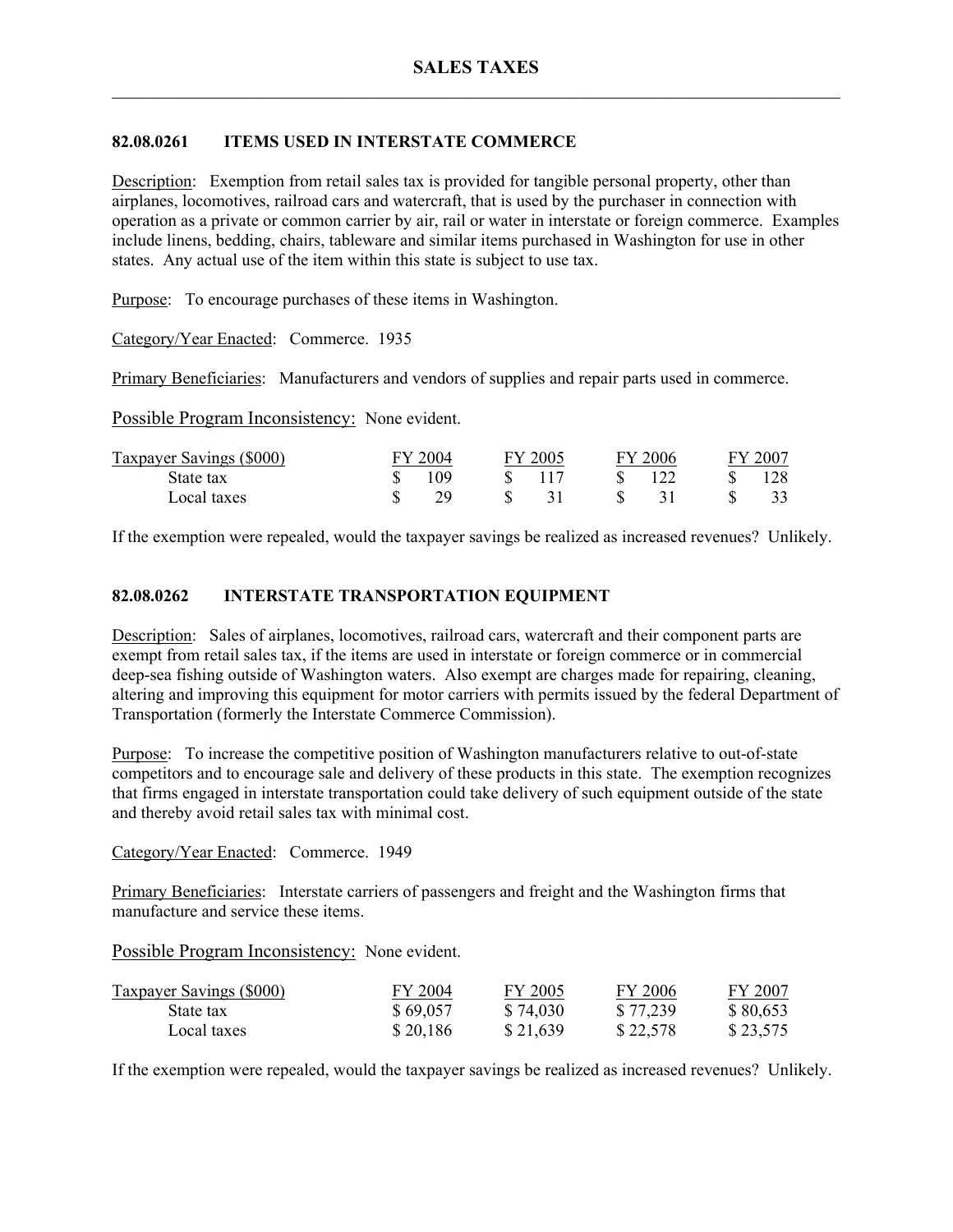# **82.08.0263 MOTOR VEHICLES IN INTERSTATE COMMERCE**

Description: Sales of motor vehicles and trailers for use in interstate and foreign commerce are exempt from retail sales tax when the purchaser or user holds a permit issued by the federal Department of Transportation (formerly the Interstate Commerce Commission).

Purpose: To increase the competitive position of Washington manufacturers relative to out-of-state competitors and to encourage sales in Washington by allowing delivery of these vehicles to occur instate.

Category/Year Enacted: Commerce. 1949

Primary Beneficiaries: Manufacturers of motor vehicles (trucks) and trailers and their customers.

Possible Program Inconsistency: None evident.

| <b>Taxpayer Savings (\$000)</b> | FY 2004  | FY 2005  | FY 2006  | FY 2007  |
|---------------------------------|----------|----------|----------|----------|
| State tax                       | \$11,744 | \$12,590 | \$13,136 | \$13,716 |
| Local taxes                     | \$3,072  | \$3,293  | \$ 3,436 | \$ 3,587 |

If the exemption were repealed, would the taxpayer savings be realized as increased revenues? Unlikely.

#### **82.08.0264 VEHICLES SOLD TO NONRESIDENTS**

Description: Sales of motor vehicles, trailers or campers to nonresidents are exempt from retail sales tax, provided the vehicle will be used in Washington only temporarily, be taken directly outside of this state and be registered in the state of the purchaser's residence.

Purpose: To eliminate a potential disadvantage for in-state vehicle dealers who compete against dealers in other states. Other purchases by nonresidents are subject to sales tax if delivery occurs within this state, unless the provisions of RCW 82.08.0273 (residents of states with no or low sales taxes) apply.

Category/Year Enacted: Individuals. 1935

Primary Beneficiaries: Washington vehicle dealers and nonresident purchasers.

Possible Program Inconsistency: None evident.

| <b>Taxpayer Savings (\$000)</b> | FY 2004  | FY 2005  | FY 2006  | FY 2007  |
|---------------------------------|----------|----------|----------|----------|
| State tax                       | \$35,814 | \$38,392 | \$40,056 | \$41,827 |
| Local taxes                     | \$10,487 | \$11,242 | \$11,730 | \$12,248 |

If the exemption were repealed, would the taxpayer savings be realized as increased revenues? No; buyers could simply take possession outside the state.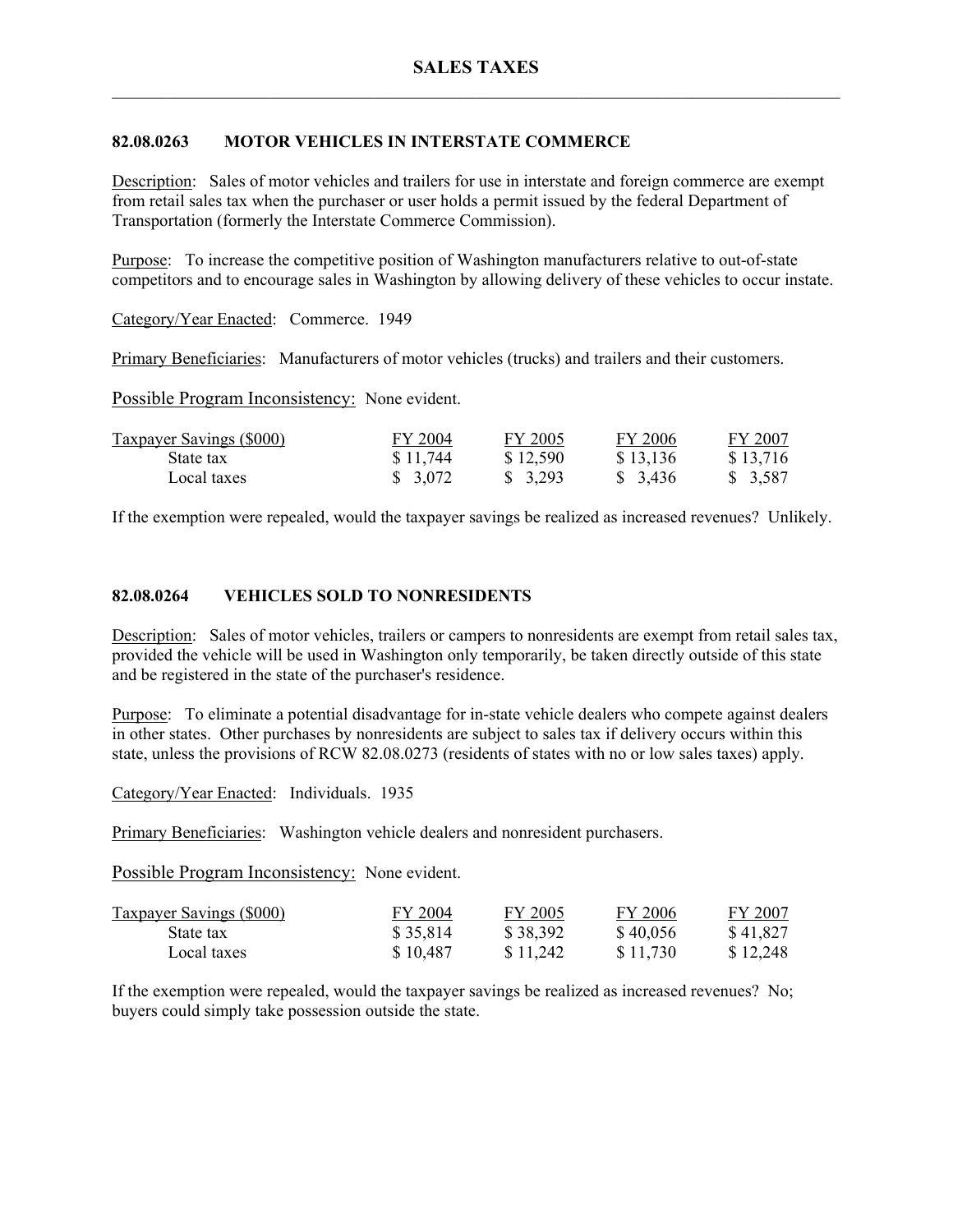# **82.08.0265 ITEMS REPAIRED FOR NONRESIDENTS**

Description: Charges for repair, cleaning, altering or installing tangible personal property belonging to a nonresident are exempt from retail sales tax, if the property is delivered to a location outside of the state.

Purpose: To increase the competitive position of Washington firms that repair items for nonresidents.

Category/Year Enacted: Individuals. 1959

Primary Beneficiaries: Washington firms that repair items for nonresidents.

Possible Program Inconsistency: None evident.

| <b>Taxpayer Savings (\$000)</b> | FY 2004 | FY 2005  | FY 2006  | FY 2007             |
|---------------------------------|---------|----------|----------|---------------------|
| State tax                       | \$3,712 | \$ 3,979 | \$ 4.152 | $\frac{1}{2}$ 4.335 |
| Local taxes                     | \$ 971  | \$ 1.041 | \$ 1.086 | \$1,134             |

If the exemption were repealed, would the taxpayer savings be realized as increased revenues? No.

### **82.08.0266 WATERCRAFT SOLD TO NONRESIDENTS 82.12.02665**

Description: The sale of watercraft to nonresidents for use outside of Washington is exempt from retail sales/use tax if the craft is required to be registered with the Coast Guard or in the state of principal use. The boat may not be used in Washington for more than 45 days.

Purpose: To encourage nonresidents to purchase boats in Washington. Allowing the buyer to take delivery in Washington, as part of a "shake-down" cruise, without incurring sales/use tax liability helps to encourage purchases by nonresidents.

Category/Year Enacted: Individuals. 1959; extended to foreign nonresidents in 1993.

Primary Beneficiaries: Washington boat dealers and nonresident purchasers.

Possible Program Inconsistency: None evident.

| <b>Taxpayer Savings (\$000)</b> | FY 2004  | FY 2005  | FY 2006  | FY 2007  |
|---------------------------------|----------|----------|----------|----------|
| State tax                       | \$ 5.067 | \$ 5,431 | \$ 5.667 | \$ 5,917 |
| Local taxes                     | \$1,325  | \$ 1.421 | \$ 1.482 | \$ 1,548 |

If the exemption were repealed, would the taxpayer savings be realized as increased revenues? Unlikely.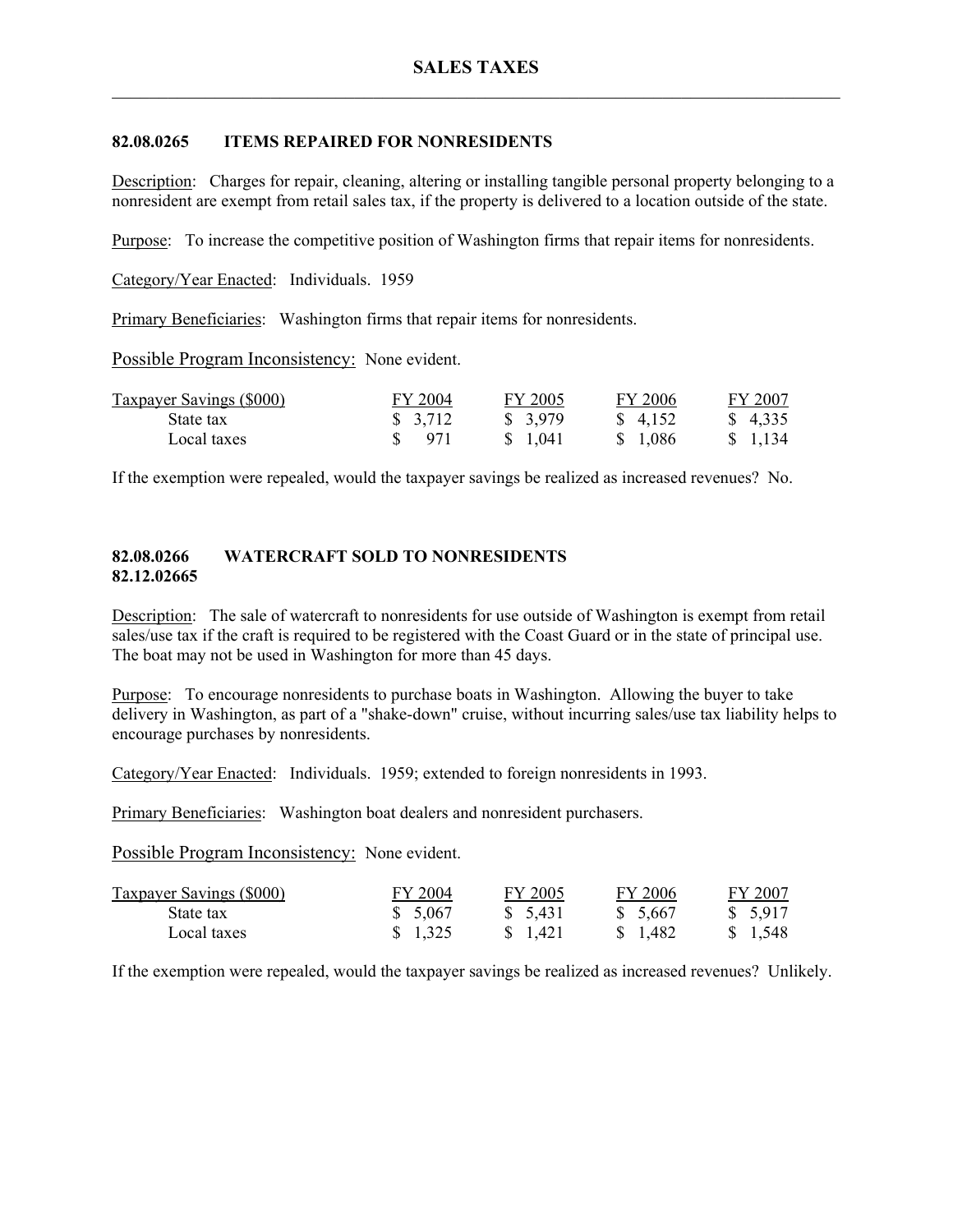## **82.08.0268 FARM EQUIPMENT SOLD TO NONRESIDENTS**

Description: Farm machinery sold to nonresidents of Washington is exempt from retail sales tax, if the equipment is immediately transported out of state. The exemption includes parts and labor for repair services performed on machinery and implements that are used for farming outside of the state.

Purpose: To allow Washington implement dealers to effectively compete with dealers in neighboring states which either exempt farm machinery or have a lower (or no) sales tax.

Category/Year Enacted: Agriculture. 1961; expanded to in-state repair services in 1998.

Primary Beneficiaries: Washington farm equipment dealers, especially those in close proximity to other states.

Possible Program Inconsistency: None evident.

| <b>Taxpayer Savings (\$000)</b> | FY 2004 | FY 2005  | FY 2006  | FY 2007  |
|---------------------------------|---------|----------|----------|----------|
| State tax                       | \$3,586 | \$ 3,844 | \$ 4.011 | \$4.188  |
| Local taxes                     | \$1,048 | \$ 1.124 | \$ 1,173 | \$ 1.224 |

If the exemption were repealed, would the taxpayer savings be realized as increased revenues? Unlikely, these purchases would probably be made from dealers in other states.

#### **82.08.0269 SALES TO ALASKA & HAWAII**

Description: Sales to residents of states, territories and possessions of the U.S. which are not contiguous to any other state are exempt from retail sales tax, if the seller delivers the property to an in-state receiving terminal of a carrier that transports the goods to an out-of-state location.

Purpose: To facilitate sales to residents of Alaska, Hawaii and U.S. possessions and territories and to encourage trade through Washington ports.

Category/Year Enacted: Individuals. 1961

Primary Beneficiaries: Firms that sell to residents of Alaska, Hawaii and U.S. territories.

Possible Program Inconsistency: None evident.

Taxpayer Savings (\$000) Minimal. Most sales to such residents would be exempt under other statutes relating to interstate commerce.

If the exemption were repealed, would the taxpayer savings be realized as increased revenues? No, buyers could easily make alternative shipping arrangements.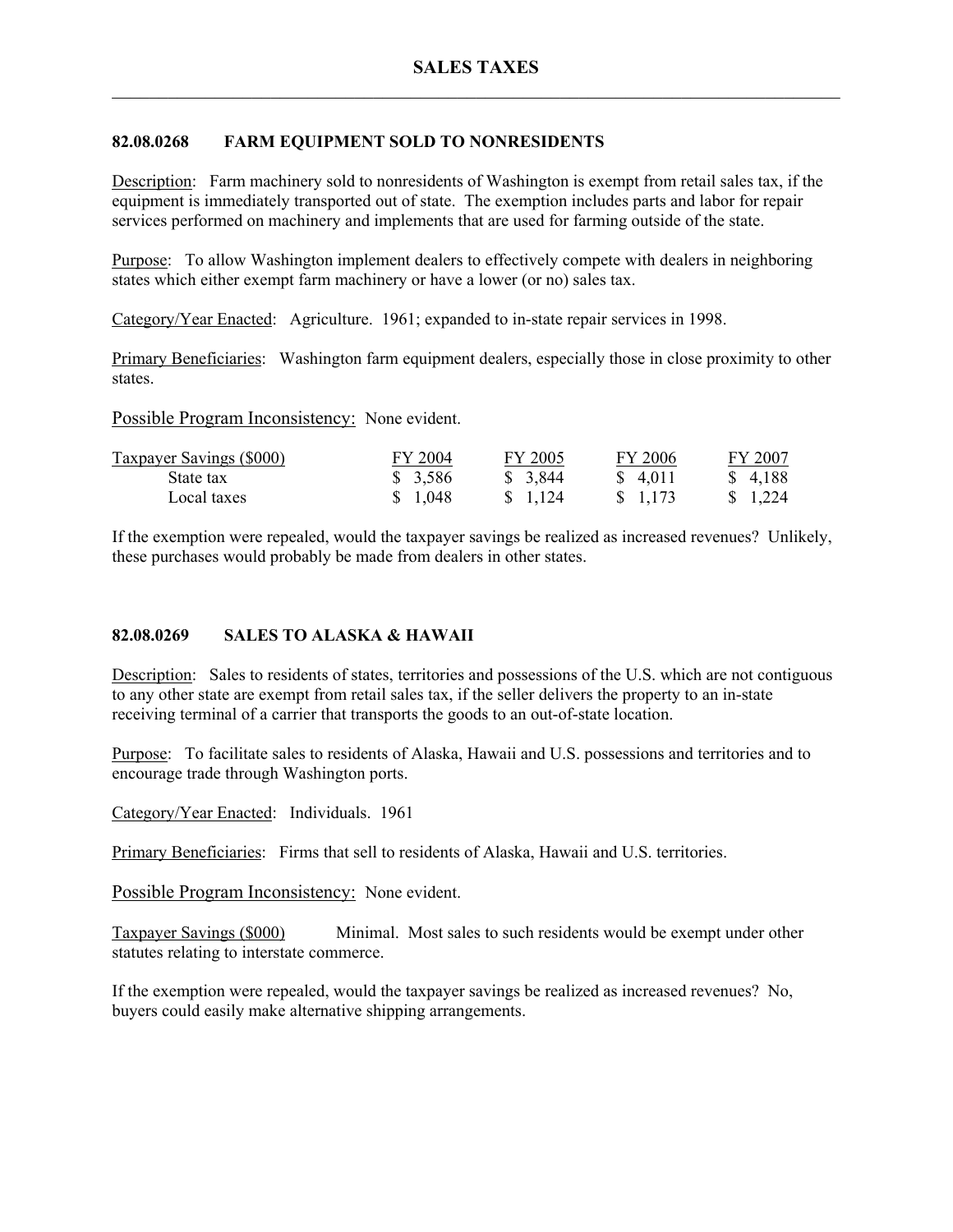### **82.08.0273 SALES TO CERTAIN NONRESIDENTS**

Description: Persons who reside in a state, possession or Canadian province which levies a sales tax of less than 3.0 percent are exempt from Washington retail sales tax on tangible personal property purchased for use outside of Washington (i.e., the exemption does not apply to lodging or meals). Sales to residents of other states may also be exempt if their state of residence allows similar exemption for Washington residents; however, no state currently qualifies under this provision of reciprocity.

Purpose: To enable Washington sellers, especially along the Oregon border, to compete with merchants in other states that either: (1) do not levy a retail sales tax or (2) levy a sales tax with a low rate.

Category/Year Enacted: Individuals. 1965; a fee of \$5 for a nonresident permit was eliminated in 1989; in 1993 only one piece of identification was required.

Primary Beneficiaries: Residents of Oregon, Alaska, Montana and the Canadian province of Alberta. Also the exemption benefits Washington retailers, especially those located in border areas.

Possible Program Inconsistency: None evident.

| <b>Taxpayer Savings (\$000)</b> | FY 2004  | FY 2005  | FY 2006  | FY 2007  |
|---------------------------------|----------|----------|----------|----------|
| State tax                       | \$39,002 | \$41,810 | \$43,623 | \$45,551 |
| Local taxes                     | \$11,401 | \$12.222 | \$12,751 | \$13,315 |

If the exemption were repealed, would the taxpayer savings be realized as increased revenues? Possibly to some extent, but purchases by currently eligible nonresidents would decline.

#### **82.08.0279 NONRESIDENTS' RENTAL VEHICLES**

Description: Retail sales tax does not apply to the rental or lease of motor vehicles and trailers by nonresidents (including persons with places of business both inside and outside of Washington) for exclusive use in interstate commerce. To qualify, the vehicle must be registered and most frequently dispatched, garaged and serviced at a location outside of Washington. The exemption includes the use of a vehicle or trailer that is registered in a different state to transport persons or property between Washington locations, if the use is incidental to the use of the vehicle or trailer in interstate commerce.

Purpose: To relieve lessors of responsibility for collecting sales tax on the in-state use of rental cars, motor vehicles and trailers by a nonresident motor carrier engaged in interstate commerce and to encourage such businesses to rent or lease in Washington.

Category/Year Enacted: Commerce. 1980

Primary Beneficiaries: Vehicle rental firms with locations in Washington and in other states.

Possible Program Inconsistency: None evident.

| Taxpayer Savings (\$000) | 'Y 2004 | FY 2005 | F.V | $-2006$ | $200^{\circ}$ |
|--------------------------|---------|---------|-----|---------|---------------|
| State tax                |         |         |     |         |               |
| Local taxes              |         |         |     |         |               |

If the exemption were repealed, would the taxpayer savings be realized as increased revenues? Unlikely.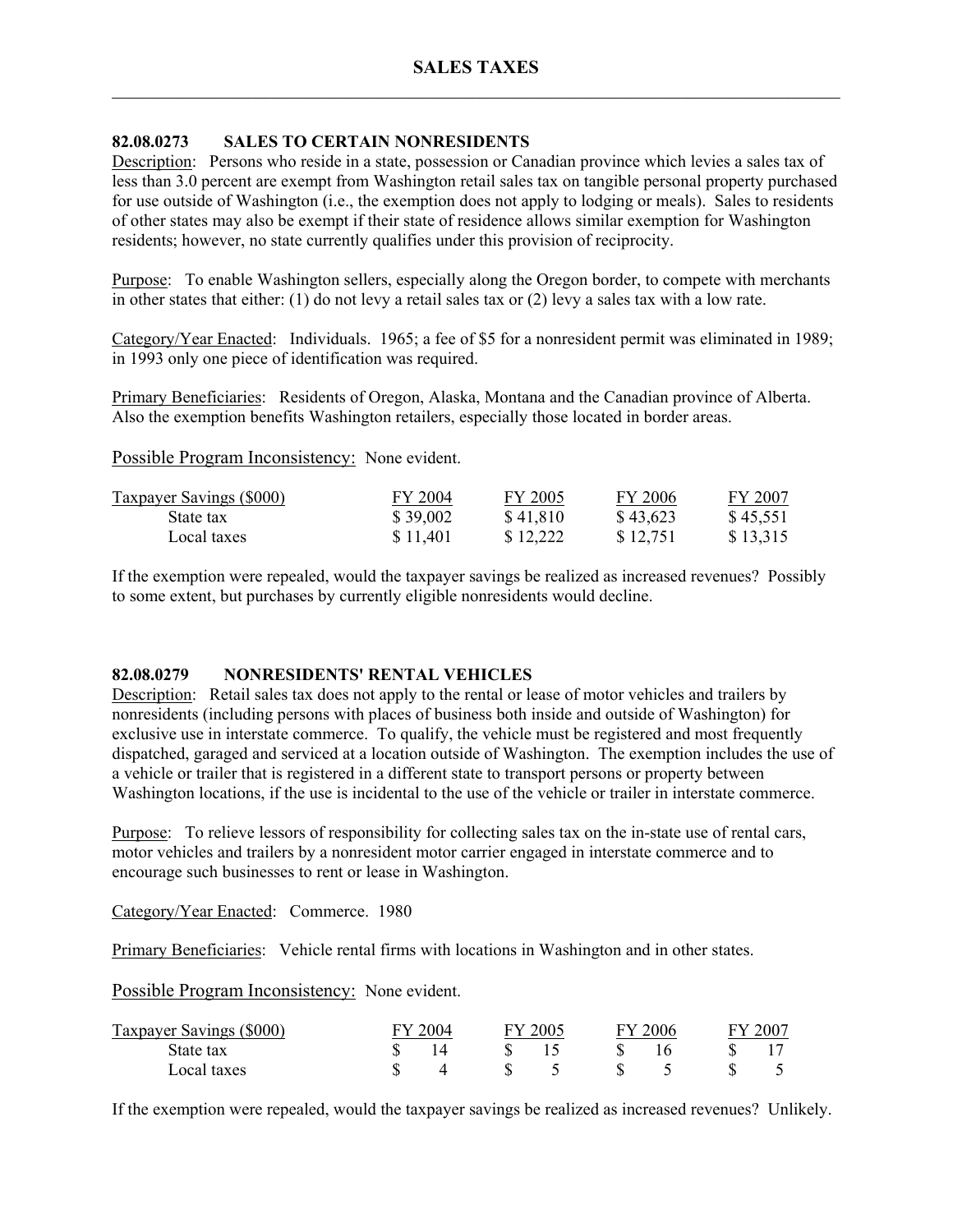## **82.08.050(5) SELLERS WITH LIMITED CONNECTION TO WASHINGTON 82.12.040(5)**

Description: Exemption from retail sales/use tax is provided for businesses selling into Washington, if their in-state activities are limited to advertising, taking orders or processing payments, and if these activities are conducted via a website on a computer server that is located in Washington and is owned and operated by another firm.

Purpose: At the time this exemption was enacted, such sales were not taxable due to the federal Internet Tax Freedom Act (ITFA) which expired on November 1, 2003. However, it is expected that the ITFA will be re-enacted by Congress. This exemption was enacted in case that the ITFA is not re-enacted.

Category/Year Enacted: Other business. 2003

Primary Beneficiaries: A very small number of firms might benefit from this exemption.

Possible Program Inconsistency: None evident.

Taxpayer Savings (\$000) Minimal, if ITFA is not re-enacted. None, if it is.

If the exemption were repealed, would the taxpayer savings be realized as increased revenues? Unlikely, particularly if the federal Internet Tax Freedom Act is extended by Congress.

#### **82.08.850 EXPORTED CONIFER SEEDLINGS 82.12.850**

Description: Exemption from retail sales/use tax is provided for customer-owned conifer seeds that are placed in freezer storage operated by the seller and for customer-owned conifer seedlings that are subsequently used for growing timber outside of Washington or in Indian country within Washington.

Purpose: To eliminate the tax disadvantage for Washington conifer seed producers compared with outof-state producers.

Category/Year Enacted: Agriculture. 2001

Primary Beneficiaries: A very small number of Washington firms.

Possible Program Inconsistency: None evident.

| Taxpayer Savings (\$000) | 2004 | FY 2005 | ∵∨⊹ | 2006 | $-200^-$ |
|--------------------------|------|---------|-----|------|----------|
| State tax                |      |         |     |      |          |
| Local taxes              |      |         |     |      |          |

If the exemption were repealed, would the taxpayer savings be realized as increased revenues? Yes.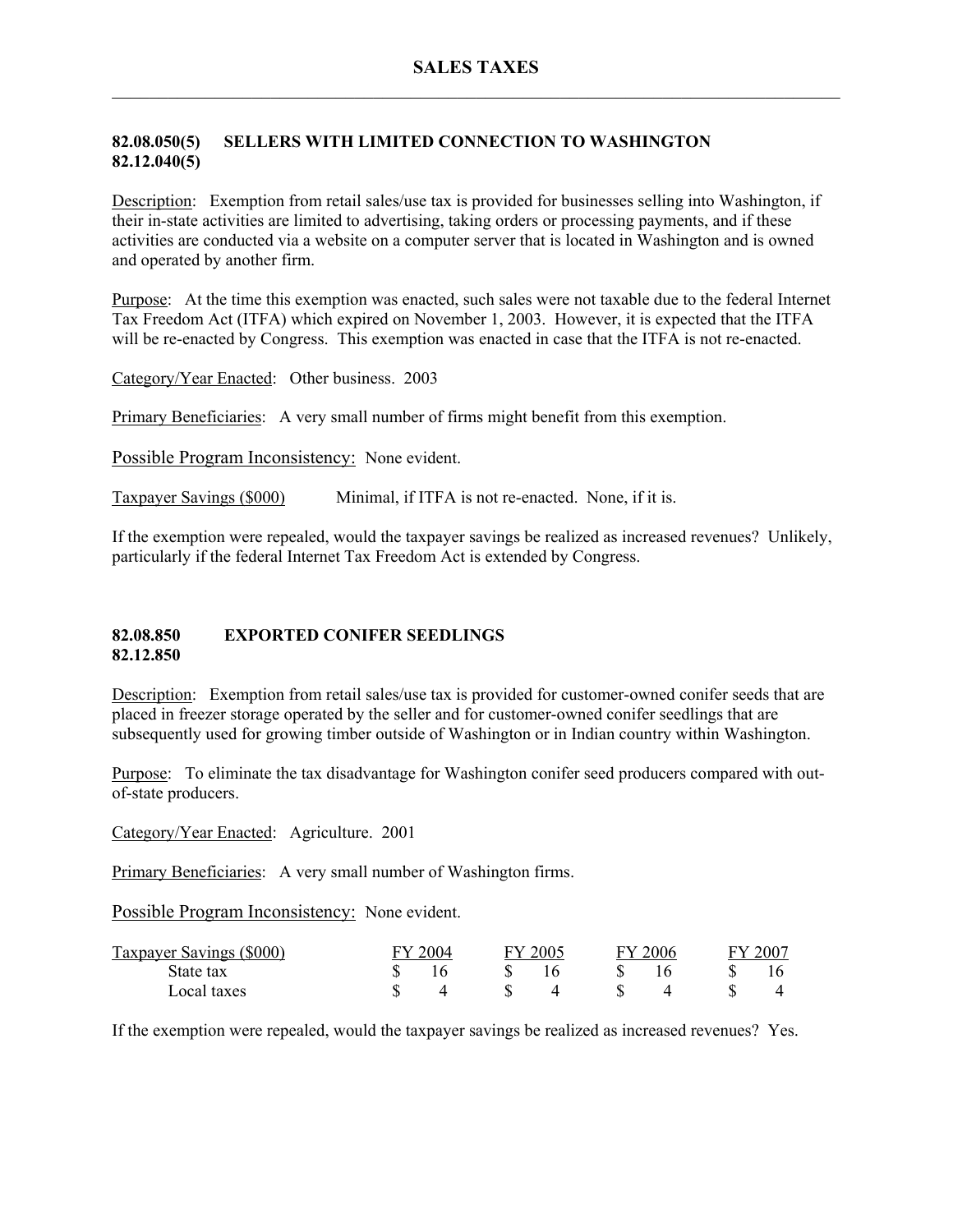# **82.12.0251 NONRESIDENTS' PERSONAL PROPERTY**

Description: Use tax does not apply to tangible personal property brought into Washington by a nonresident for temporary use or enjoyment, so long as the item is not used in conducting a nontransitory business activity. This statute also exempts the use of a motor vehicle that is registered in another state if the vehicle is not required to be registered in Washington and the use of household goods, personal effects and private motor vehicles (excluding motor homes) by residents of Washington (and nonresident military personnel who are stationed in Washington), if the items were acquired and used while the owner was a resident of another state at least 90 days before entering this state.

Purpose: To encourage tourism in Washington and to avoid penalizing new residents of Washington by subjecting previously owned items to use tax.

Category/Year Enacted: Individuals. 1935

Primary Beneficiaries: Nonresidents who visit Washington on a temporary basis and new residents to the state who bring used household goods and vehicles with them.

Possible Program Inconsistency: None evident.

| <b>Taxpayer Savings (\$000)</b> | FY 2004     | FY 2005     | FY 2006     | FY 2007     |
|---------------------------------|-------------|-------------|-------------|-------------|
| State tax                       | \$4,041,595 | \$4,332,590 | \$4,520,408 | \$4,720,210 |
| Local taxes                     | \$1,181,389 | \$1,266,449 | \$1,321,350 | \$1,379,754 |

If the exemption were repealed, would the taxpayer savings be realized as increased revenues? Unlikely; such a tax would be difficult and costly to administer.

## **82.12.0254 VEHICLES USED IN INTERSTATE COMMERCE**

Description: Use tax does not apply to the use of any airplanes, locomotives, railroad cars or watercraft and their component parts that are primarily used to transport property or persons for hire in interstate or foreign commerce. The exemption also applies to vessels primarily used in conducting commercial fishing operations outside of Washington waters.

Purpose: To encourage the use of Washington-based transportation providers.

Category/Year Enacted: Commerce. 1937

Primary Beneficiaries: Providers of interstate and foreign commerce transportation services.

Possible Program Inconsistency: None evident.

| <b>Taxpayer Savings (\$000)</b> | FY 2004  | FY 2005  | FY 2006  | FY 2007  |
|---------------------------------|----------|----------|----------|----------|
| State tax                       | \$30,473 | \$32,667 | \$34,084 | \$35,590 |
| Local taxes                     | \$ 7,970 | \$8,544  | \$ 8,914 | \$9,308  |

If the exemption were repealed, would the taxpayer savings be realized as increased revenues? No.